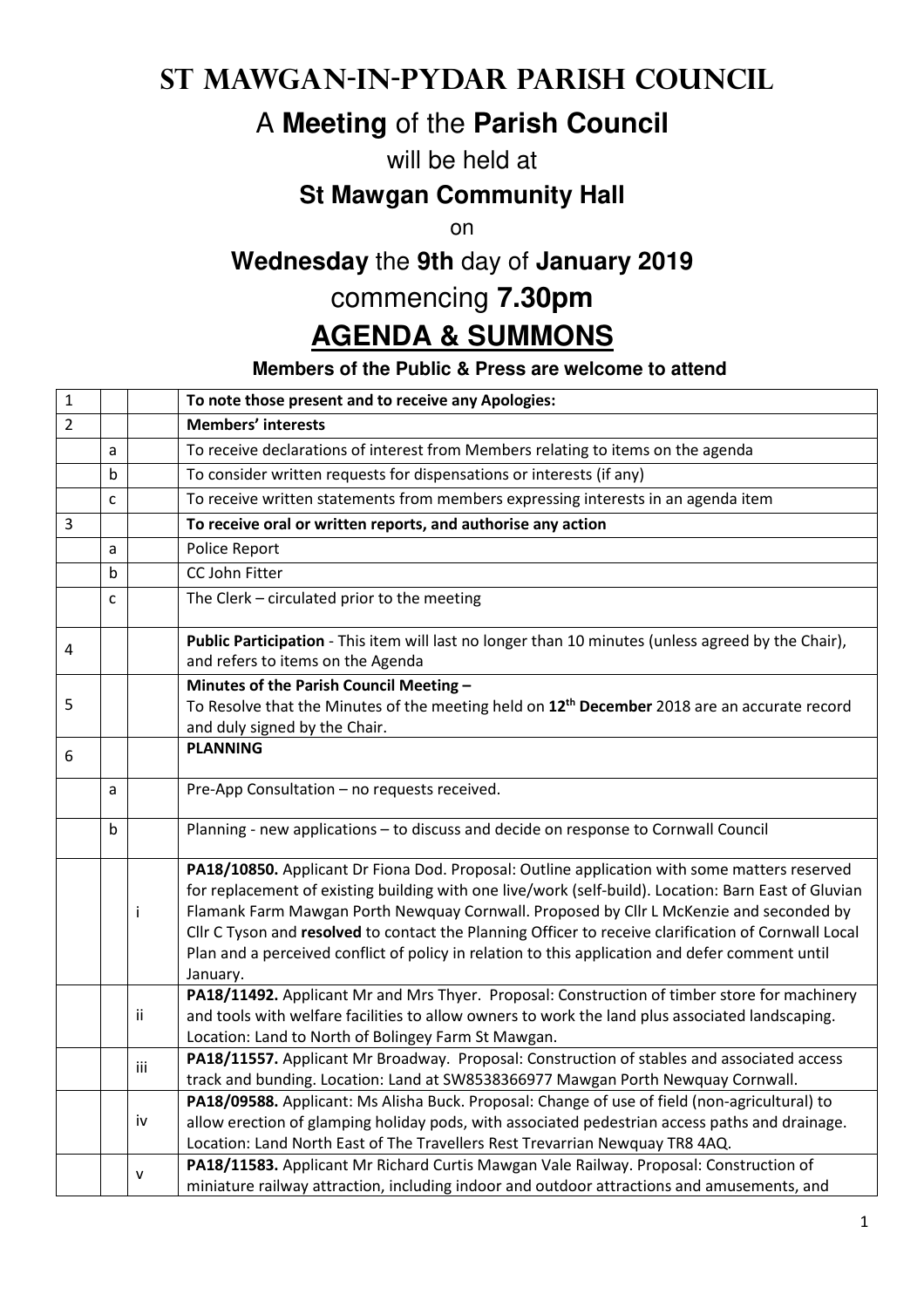|                |             |              | associated development. Location: Land East of Mawgan Porth Mawgan Porth. Extension of time                                                |
|----------------|-------------|--------------|--------------------------------------------------------------------------------------------------------------------------------------------|
|                |             |              | for comment confirmed. Deferred to February meeting.                                                                                       |
|                |             |              | PA18/11751. Applicant Mr Nick Robertson. Proposal: Change of land use from unused field to                                                 |
|                |             | vi           | domestic curtilage. Construction of garage/store and tennis court. All to serve Polgreen Manor.                                            |
|                |             |              | Location: Polgreen Manor Polgreen St Mawgan.                                                                                               |
|                | C           |              | To consider planning applications received before meeting                                                                                  |
|                | d           |              | To note Advices and Decisions by Cornwall Council:                                                                                         |
|                |             |              | PA18/09799 WITHDRAWN Applicant: Mr B Loring. Proposal: Outline application for the                                                         |
|                |             |              | construction of up to 2 dwellings with all matters reserved. Location: Land West of Three Corners                                          |
|                |             |              | Trenance Mawgan Porth.                                                                                                                     |
|                |             |              | PA18/09870 APPROVED Applicant: Mr Fox Proposal: Extension and reconfiguration of existing                                                  |
|                |             | Ϊİ           | dwelling. (Revision of approved application PA18/03566). Location: Sea Ways Gwel An Mor                                                    |
|                |             |              | Mawgan Porth.                                                                                                                              |
|                |             |              | PA18/10361 APPROVED Applicant: Mark Etherington and Sarah Howie. Proposal: Conversion of                                                   |
|                |             | iii          | existing workshop to single dwelling. Location: Workshop and Land North of The Lodge Trevenna                                              |
|                |             |              | Cross St Mawgan TR8 4HA.                                                                                                                   |
|                |             |              | PA18/03050 APPROVED Applicant: Mr Michael Bennett Location: Waylea Trenance Mawgan                                                         |
|                |             | iv           | Porth Newquay Cornwall Proposal: Demolition of a single storey dwelling and outbuildings and                                               |
|                |             |              | replacement with 2 new dwellings comprising a 4-bedroom house with garage and a 3-bedroom                                                  |
|                |             |              | cottage. Use to remain as C3 Residential.<br>PA18/09013 APPROVED Applicant: Mary Mitchell. Location: Fair Rising Access to Trenance Estate |
|                |             | $\mathsf{V}$ | Trenance Mawgan Porth TR8 4DB Proposal: Outline application (with all matters reserved except                                              |
|                |             |              | layout) for demolition of dwelling and replacement with 2 dwellings.                                                                       |
|                |             |              | PA18/10289 APPROVED Applicant: Mrs Sarah Collins Location: Shepherds Purse Access to Four                                                  |
|                |             | vi           | Ways Trevarrian Newquay Cornwall Proposal: Two storey rear and single storey side extension                                                |
|                | e           |              | Enforcement- new case and decisions                                                                                                        |
|                |             |              |                                                                                                                                            |
| $\overline{7}$ |             |              | WORKING GROUPS - to receive reports (if any), and agree any necessary action and expenditure:                                              |
|                | a           |              | Amenities-                                                                                                                                 |
|                |             |              | St Mawgan toilets $-1$ . To receive and agree the nomination of a Deputy Responsible Person to                                             |
|                |             |              | manage the control scheme for Legionella in the absence of the Responsible Person.                                                         |
|                |             |              | Burial Ground 1. Notification as to Burial: James Hedley Plant - 19 <sup>th</sup> December (Clerk/Burial                                   |
|                |             | ii.          | Officer not able to attend – apology sent). 2. Re-open: Joyce Sterling joining William – $8th$ January                                     |
|                |             |              | (Clerk to attend).                                                                                                                         |
|                | $\mathbf b$ |              | Transport and Rights of Way -                                                                                                              |
|                | c           |              | Beach and Environment -                                                                                                                    |
|                | d           |              | Tree Risk Assessment - to agree to CC Forestry Team undertaking a survey of Parish owned trees                                             |
|                |             |              | at a cost of £625 +vat.                                                                                                                    |
|                | e           |              | Trenance Noticeboard - to agree to write off damaged noticeboard and whether to provide                                                    |
|                |             |              | replacement.                                                                                                                               |
| 8              |             |              | <b>REPORTS FROM MEETINGS:</b>                                                                                                              |
|                | a           |              | AIRPORT OPERATIONS MANAGERS REPORT: August 2018 - October 2018 - previously circulated.                                                    |
| 9              |             |              | To note and discuss (if appropriate) the correspondence received since the last meeting and any                                            |
|                |             |              | associated actions and expenditure:                                                                                                        |
| 10             |             |              | <b>FINANCE and LEGISLATION:</b>                                                                                                            |
|                | a           |              | To note any income received: Bank Interest, Burial Ground: Re-open - Joyce Sterling £129.00                                                |
|                |             |              |                                                                                                                                            |
|                | b           |              | Affordable Housing Needs Survey - (deferred from December) to agree to undertake at a cost of<br>circa £945.                               |